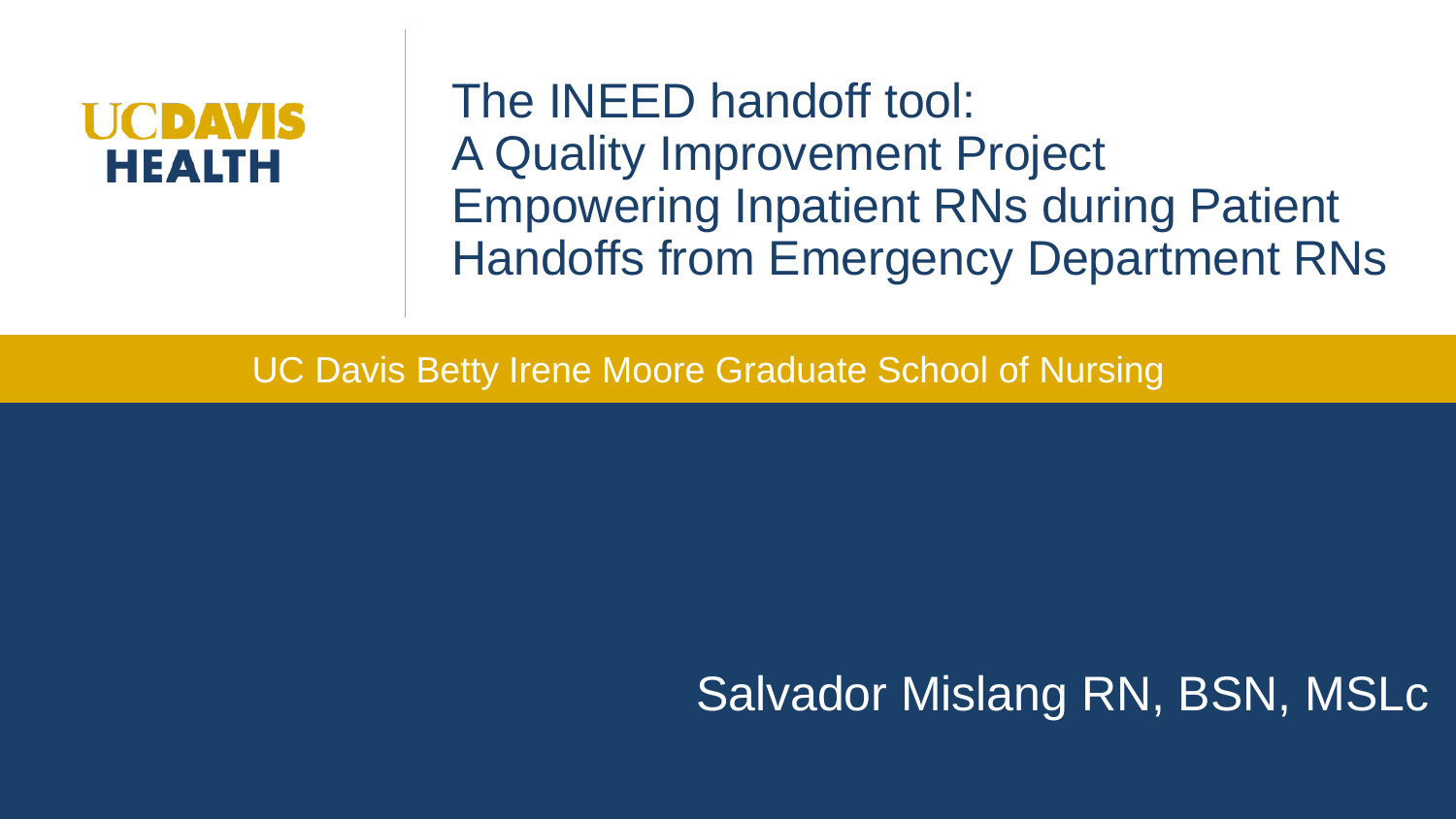#### **Introduction**

- What is the patient handoff?
	- Transfer of patient information from Sending  $RN \rightarrow Receiving RN$
- The transition from ED to Inpatient setting is prone to errors in handoffs
- $\blacksquare$  Lapses in communication  $=$  delays in patient care
- Standardizing handoffs is a solution!

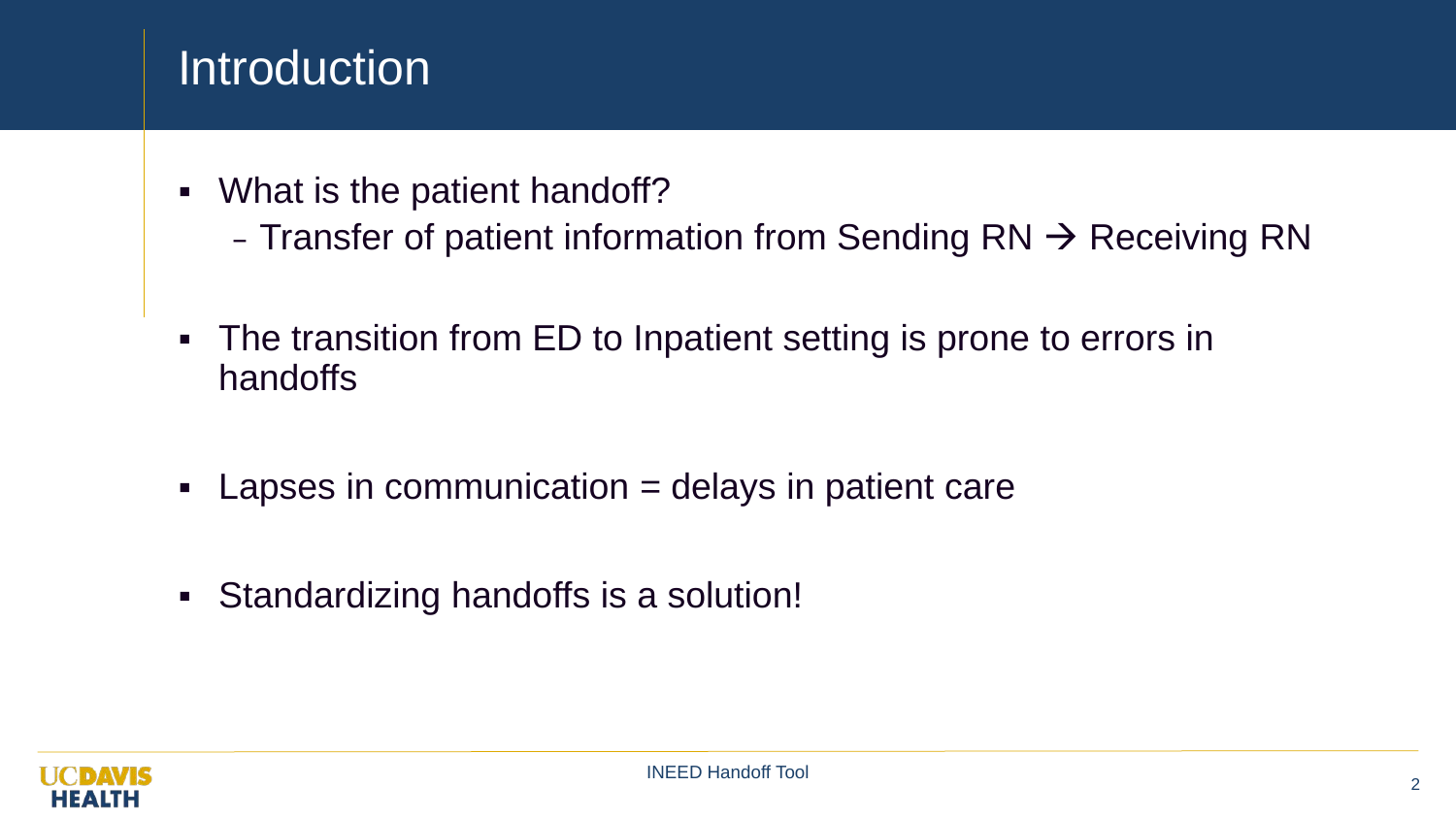#### Literature Review

- Common themes
	- Consider input from receiving RN
	- Use of a handoff tool
	- RN satisfaction as indicator for effectiveness

- **Gaps in Literature** 
	- Role of the Receiving RN is diminished
	- Limited studies focusing on the ED to Inpatient handoff

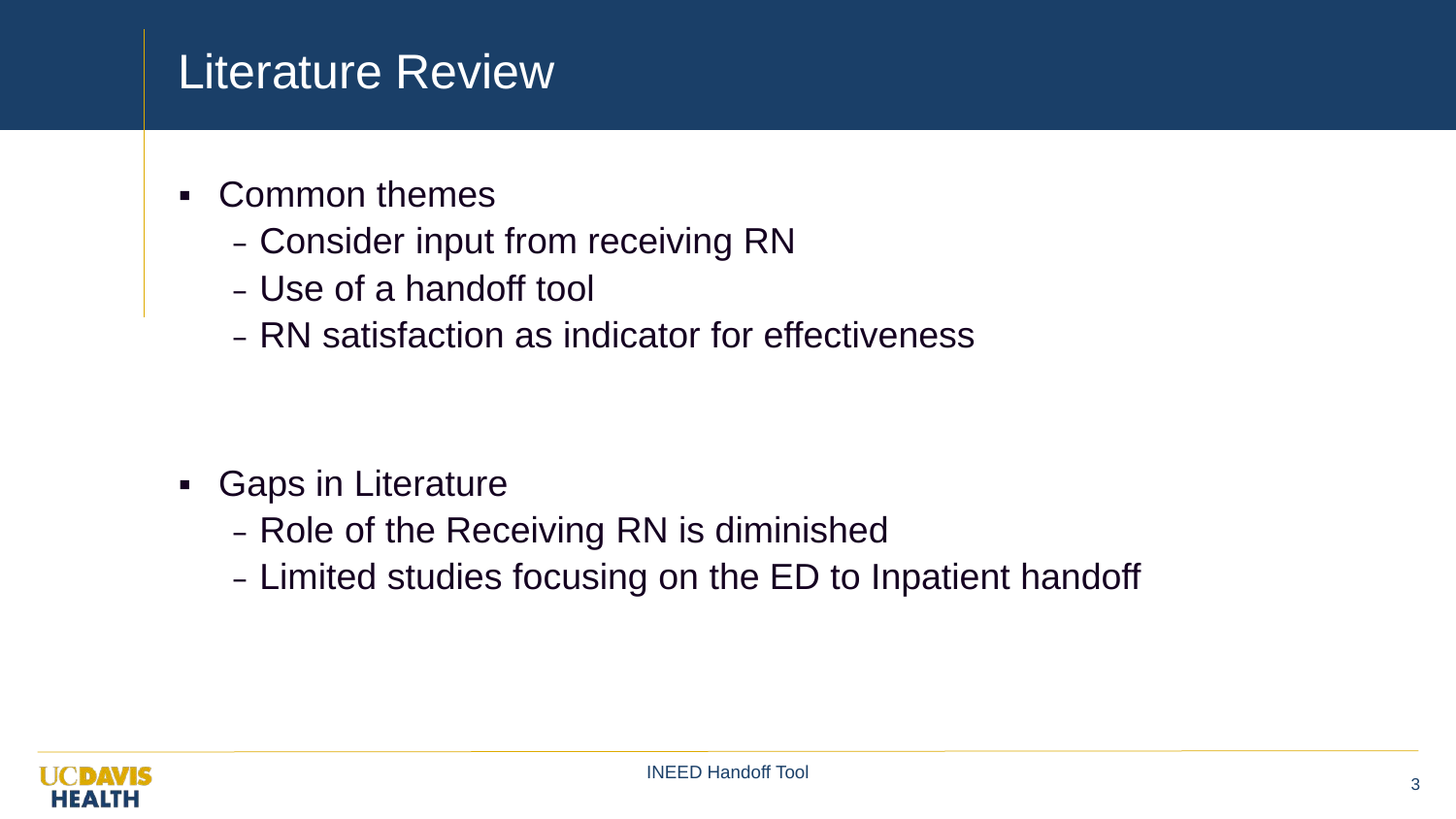## Methodology

- **-** Setting
	- Med/Surg Overflow floor at Trauma Level 1 Med Center
	- Only receives patients from the Emergency Department

Phase 1: Development of the INEED Handoff Tool

- IPASS as the framework
- Input from floor charge nurses



|   | <b>Illness Severity</b>                               | Stable, "watcher," unstable                                                                                    |
|---|-------------------------------------------------------|----------------------------------------------------------------------------------------------------------------|
| P | Patient<br>Summary                                    | Summary statement<br>Events leading up to<br>admission<br>Hospital course<br><b>Ongoing assessment</b><br>Plan |
| A | <b>Action List</b>                                    | To do list<br>• Time line and ownership                                                                        |
| S | Situation<br>Awareness and<br>Contingency<br>Planning | Know what's going on<br>• Plan for what might happen                                                           |
| S | Synthesis by<br>Receiver                              | Receiver summarizes what<br>was heard<br>Asks questions<br>Restates key action/to do<br>items                  |

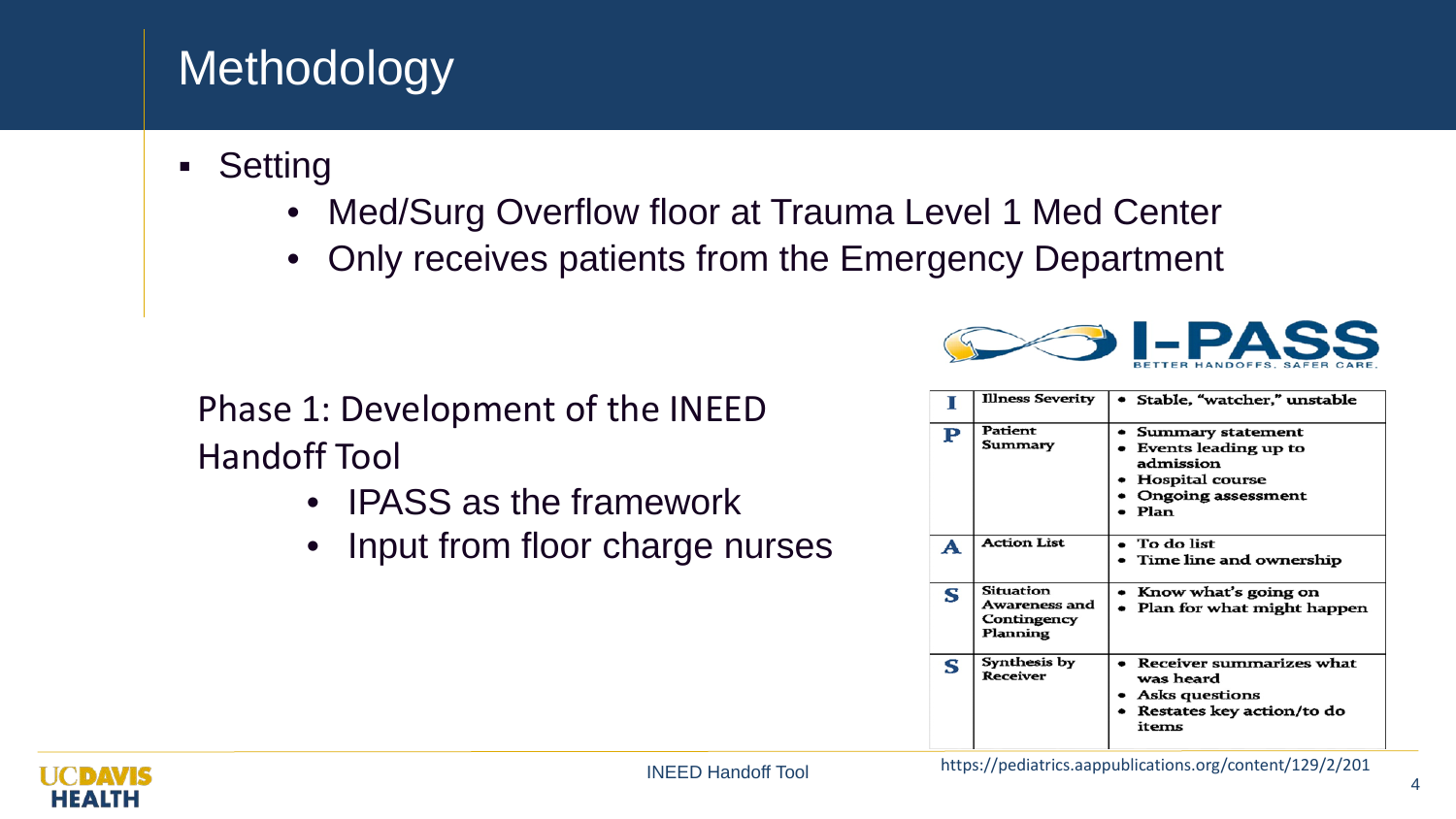#### South 1 Adult Annex

#### **INEED** Handoff tool

| NFORMATION       | Male / Female                                                                                                                                                                                                                  |
|------------------|--------------------------------------------------------------------------------------------------------------------------------------------------------------------------------------------------------------------------------|
|                  | Diagnosis New York and Separate and Separate and Separate and Separate and Separate and Separate and Separate and Separate and Separate and Separate and Separate and Separate and Separate and Separate and Separate and Sepa |
|                  |                                                                                                                                                                                                                                |
| Isolation $Y/N$  | Arriving in: Bed/ Gurney / Wheelchair                                                                                                                                                                                          |
|                  | Reporting Nurse                                                                                                                                                                                                                |
| NEURO STATUS     |                                                                                                                                                                                                                                |
| Alert/Oriented x | Ambulatory Y/N                                                                                                                                                                                                                 |
|                  | 사진 : 2000 - 2000 - 2000 - 2000 - 2000 - 2000 - 2000 - 2000 - 2000 - 2000 - 2000 - 2000 - 2000 - 2000 - 2000 - 2000 - 2000 - 2000 - 2000 - 2000 - 2000 - 2000 - 2000 - 2000 - 2000 - 2000 - 2000 - 2000 - 2000 - 2000 - 2000 -  |
| EXPECTED TASKS   |                                                                                                                                                                                                                                |
|                  |                                                                                                                                                                                                                                |
|                  |                                                                                                                                                                                                                                |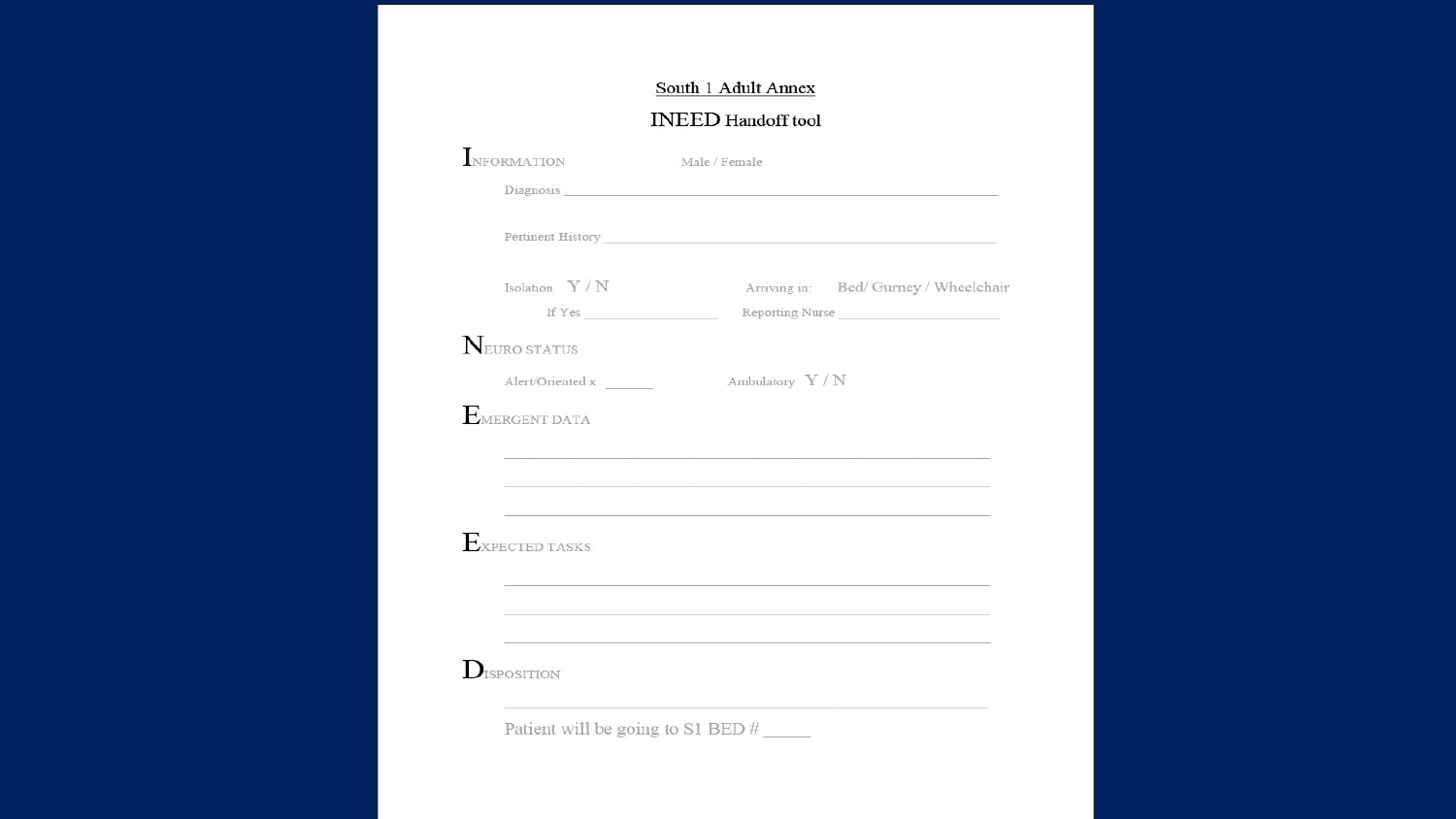#### Methodology

#### Phase 2: Implementation and Evaluation Using PDSA Cycle

- INEED tool was used by the Inpatient RN
- Two-week trial period on identified unit
- Electronic surveys sent to the Inpatient RNs who used the tool



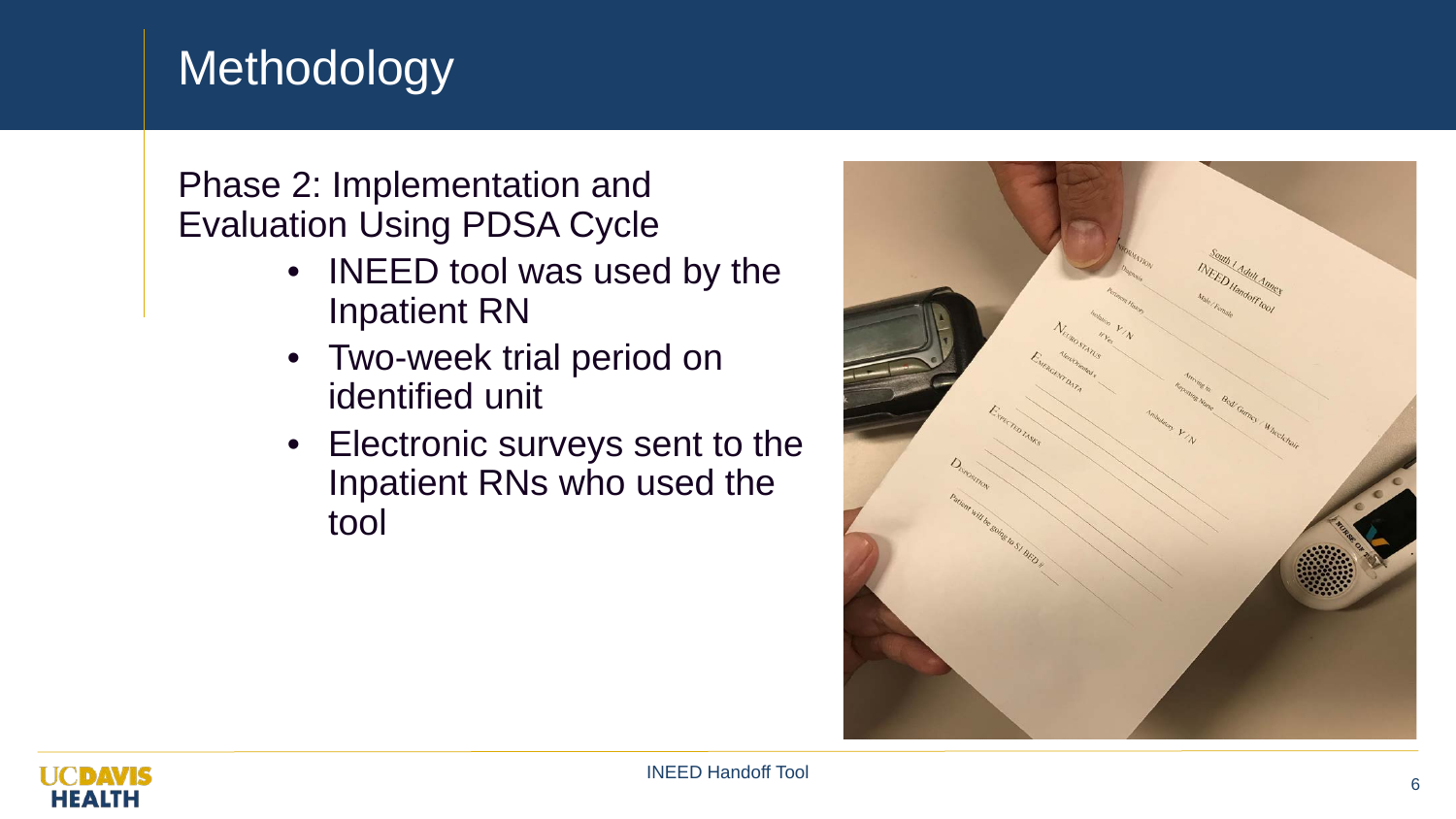#### Post Implementation Results

- 19 relief charge nurses recruited to use the INEED tool
- 14 RNs responded to the surveys after two weeks – 11 RNs agreed that the tool sought for adequate patient info – 10 RNs agreed that the tool improved the handoff process – 9 RNs agreed that they would use the tool again
- **Feedback** 
	- Some ED RNs could still not answer some questions
	- Improve Layout of tool

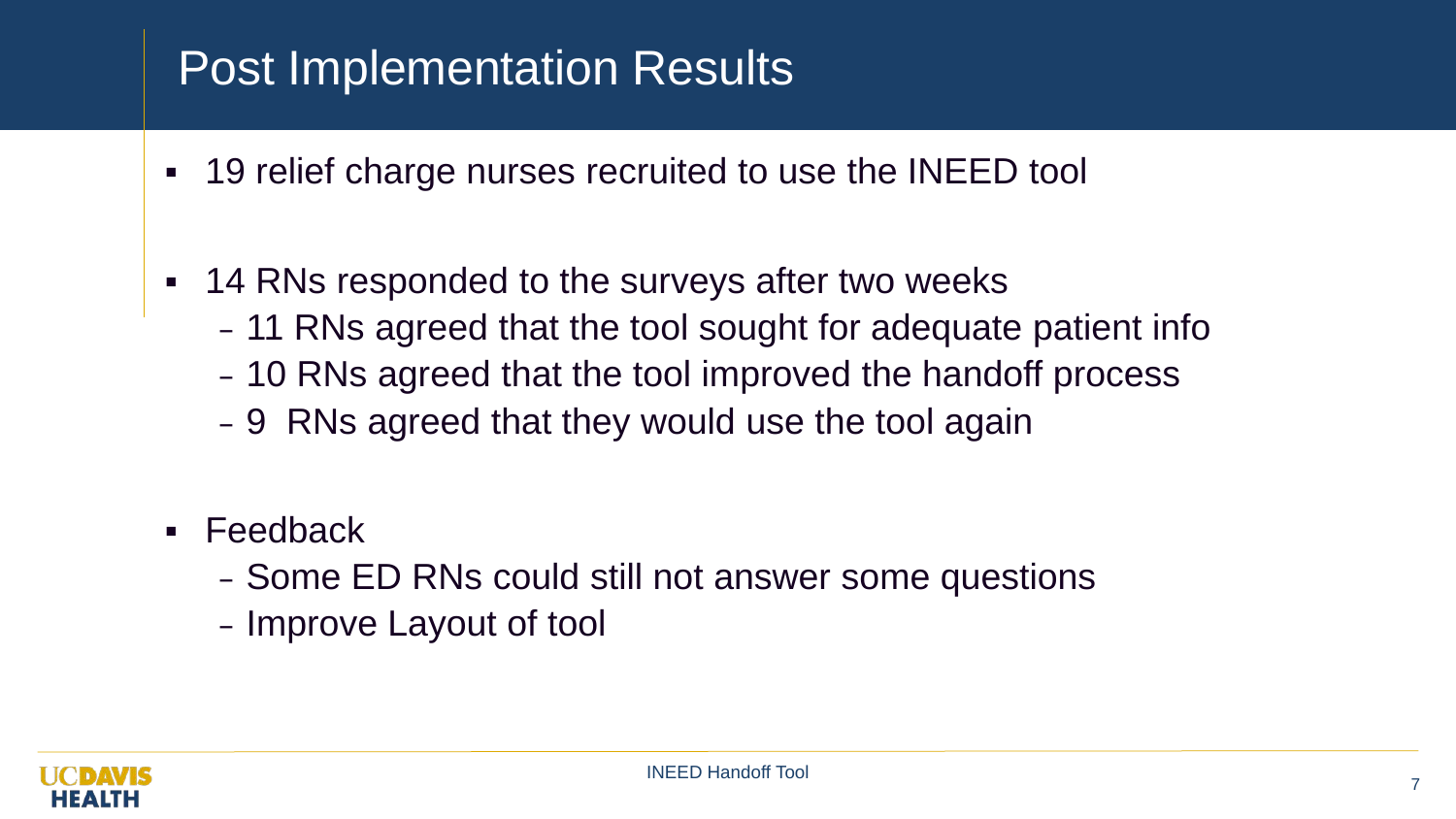| <b>SIRN</b> to receive                  | <b>Reporting ED RN</b> |                                          |  |  |  |
|-----------------------------------------|------------------------|------------------------------------------|--|--|--|
| <b>South One INEED Handoff tool</b>     |                        |                                          |  |  |  |
| <b>INFORMATION:</b>                     | <b>Pt initials</b>     | Male / Female                            |  |  |  |
| <b>Diagnosis</b>                        |                        | <b>Code Status</b>                       |  |  |  |
| <b>Past Med History</b>                 |                        |                                          |  |  |  |
| <b>Isolation</b> $Y/N$<br>If Yes, type: |                        | Arriving in Bed/ Gurney / WC<br>Language |  |  |  |
| NEURO STATUS : Alert/Oriented x         |                        | Ambulatory $Y/N$                         |  |  |  |
| <b>EMERGENT DATA:</b>                   |                        |                                          |  |  |  |
| <b>EXPECTED TASKS:</b>                  |                        |                                          |  |  |  |
| <b>DISPOSITION:</b>                     |                        |                                          |  |  |  |
| <b>Additional Comments</b>              |                        |                                          |  |  |  |

**Targeted Bed #**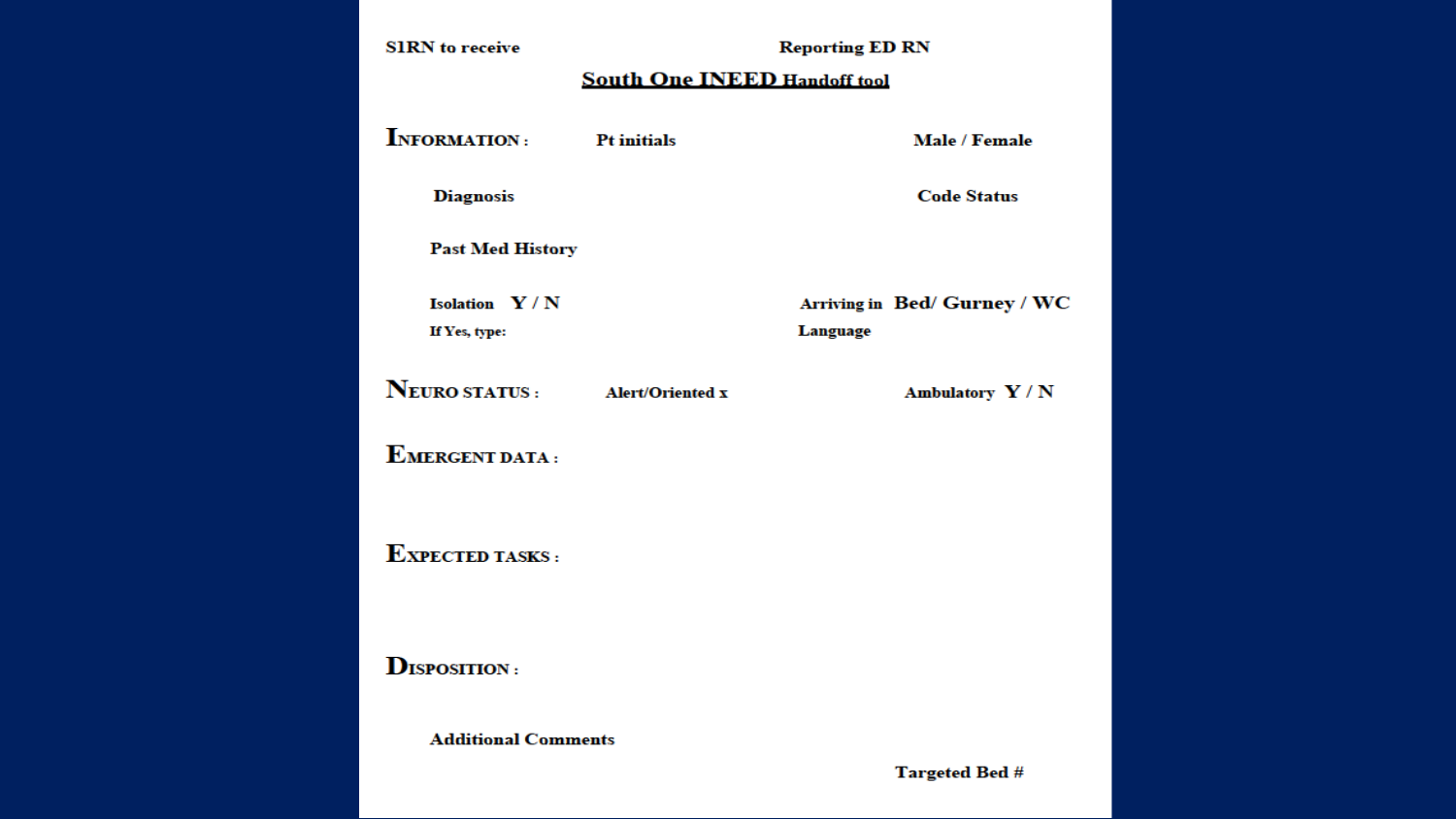### Limitations and **Conclusion**





<sup>9</sup> INEED Handoff Tool